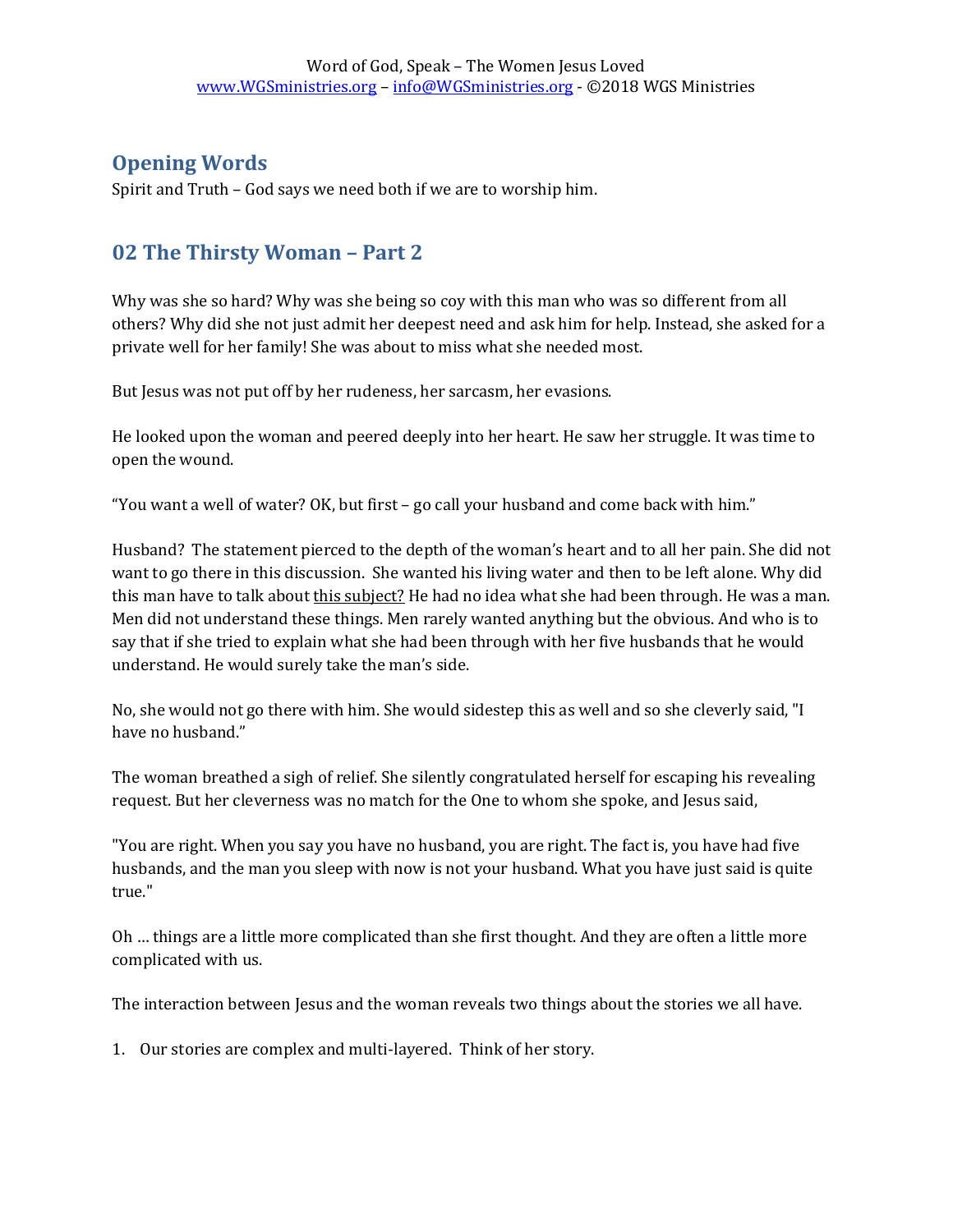## Word of God, Speak – The Women Jesus Loved [www.WGSministries.org](http://www.wgsministries.org/) – [info@WGSministries.org](mailto:info@WGSministries.org) - ©2018 WGS Ministries

She was a Samaritan in a predominately Jewish part of the world. – She was a minority.

She was a woman in a man's culture. – completely dependent upon the provisions of men.

She still had to survive – she had to come to the well to draw water and she was looked down upon by others for she had slept with at least six men in the village. She was never invited to anything the other women enjoyed. She was an outcast in her own town.

All these sufferings intertwined like weeds and slowly choked the life from her heart. And all of us have the same – silent sufferings and shame that wound our soul which slowly loses its life.

2. Despite the many layers and complexities of our stories, we usually focus on our surface needs and do everything we can to avoid the destructive layers underneath.

She, only slowly and reluctantly, opens to Jesus and then shuts the door again. She knows Jesus has something she needs, but she foolishly brings the conversation back to her physical needs – she wants a private well of water. He places his finger on the area of her deepest hurt, but she pushes it away with a clever comment that she has no husband.

That, my friends, is the way it is with us. We have needs like food and water, jobs and a place to live, where to put the kids in school. And we also have deep issues like shame, the pain of prejudice, and loneliness, but we are very slow to bring those issues up and we continue to focus on what will get us by today.

But – though we can fool one another and hide from one another, we cannot hide them from the Lord.

We need to be honest with God. Why are we not honest with God? Why do we work so hard at sidestepping Him or avoiding Him or changing the subject? Shame, fear of rejection, too much pain, fear that if I am honest He is going to ask me to face something I can't bear to look at."

But my friends, until we are honest with God we are not going to identify our greatest needs and we are going to continue to focus on "getting water" while our greatest needs go unmet.

What were her greatest needs?

How about the need to be cherished? She had married and divorced five times. She had been used and discarded … used and discarded … used and discarded … used and discarded … used and discarded.

How does that make one feel? Like a piece of trash, like a plaything for a man's pleasure rather than a whole person who has much to offer and one who longs for a relationship? What does that do to a person over time when they are treated this way?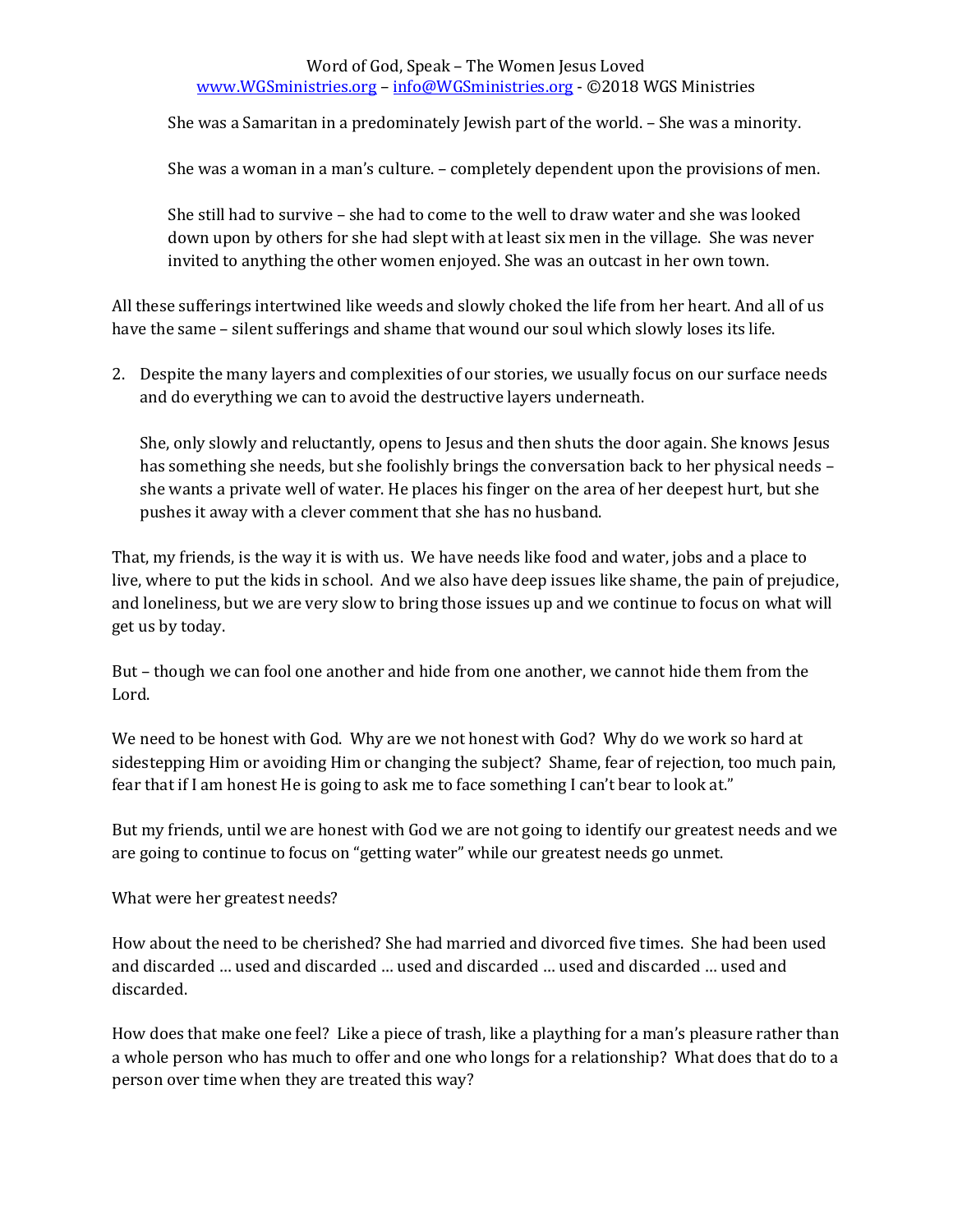Now, despite the way she had been treated, she is with another man and this time does not even bother with a ceremony. They are just living together. Apparently, she had lost hope of ever having any kind of happiness.

The fountainhead of her life, those deepest areas that were made for joy were blocked by the pain of her life experiences, and Jesus wanted to flood His water of life at the place in her thirsty soul to unblock the dam that was depriving her of life and slowly killing her.

One would think at this point the woman would have fallen on her face, weeping and said, "you are right. You are right. I have had so many problems and disappointments, and I am a sinner. Please have mercy on me and help me."

And while that happens with some, it doesn't happen with others because some people are just hard cases. People's stories and their pain is complex and multi-layered. This woman was one of these hard cases and she said,

"Sir, I see that you are a prophet. Our fathers worshiped on this mountain, Mt. Gerizim, but you Jews claim that the place where we must worship is in Jerusalem."

Can you believe it! The woman has just had her heart exposed, the deepest needs of her life revealed, and she tries to sidestep them with a theological issue!

The Samaritans believed the place to worship was Mt. Gerizim. They believed in the five books of the Law of Moses and in those books, there is a statement that God's people were to build an altar to the Lord on Mt. Gerizim near the city of Shechem in the area that became known as Samaria.

The exact origin of the Samaritans is not conclusively known, but what we know today is that they most likely were a remnant of Jews from the northern kingdom of Israel who had survived the Assyrian conquest in 722 BC. Many centuries later, when Ezra and Nehemiah were enacting their reforms in the little kingdom of Judah to the south, some of the Jewish priests were expelled from the Temple and made their way north to this place where these people lived. They eventually built a rival temple to the one in Jerusalem and through the centuries developed the conviction that the Temple in Jerusalem was led by a group of wicked priests and that their practices at their Temple on Mt. Gerizim were pure before God.

Hatred intensified between the Jews and Samaritans. In 128 BC a group of Jewish warriors attacked the Samaritans and destroyed the temple on Mt. Gerizim. In the year, AD 6 or 7, a group of Samaritan men dressed up like Jewish priests, hid bones of dead people in their garments, went into the Jewish temple in Jerusalem and scattered them about the Temple grounds to defile the Temple. One wonders if they laughed at this prank all the way back to Samaria! But it was much more than a prank, to a Jew no greater insult could be leveled than to desecrate the holy temple of God.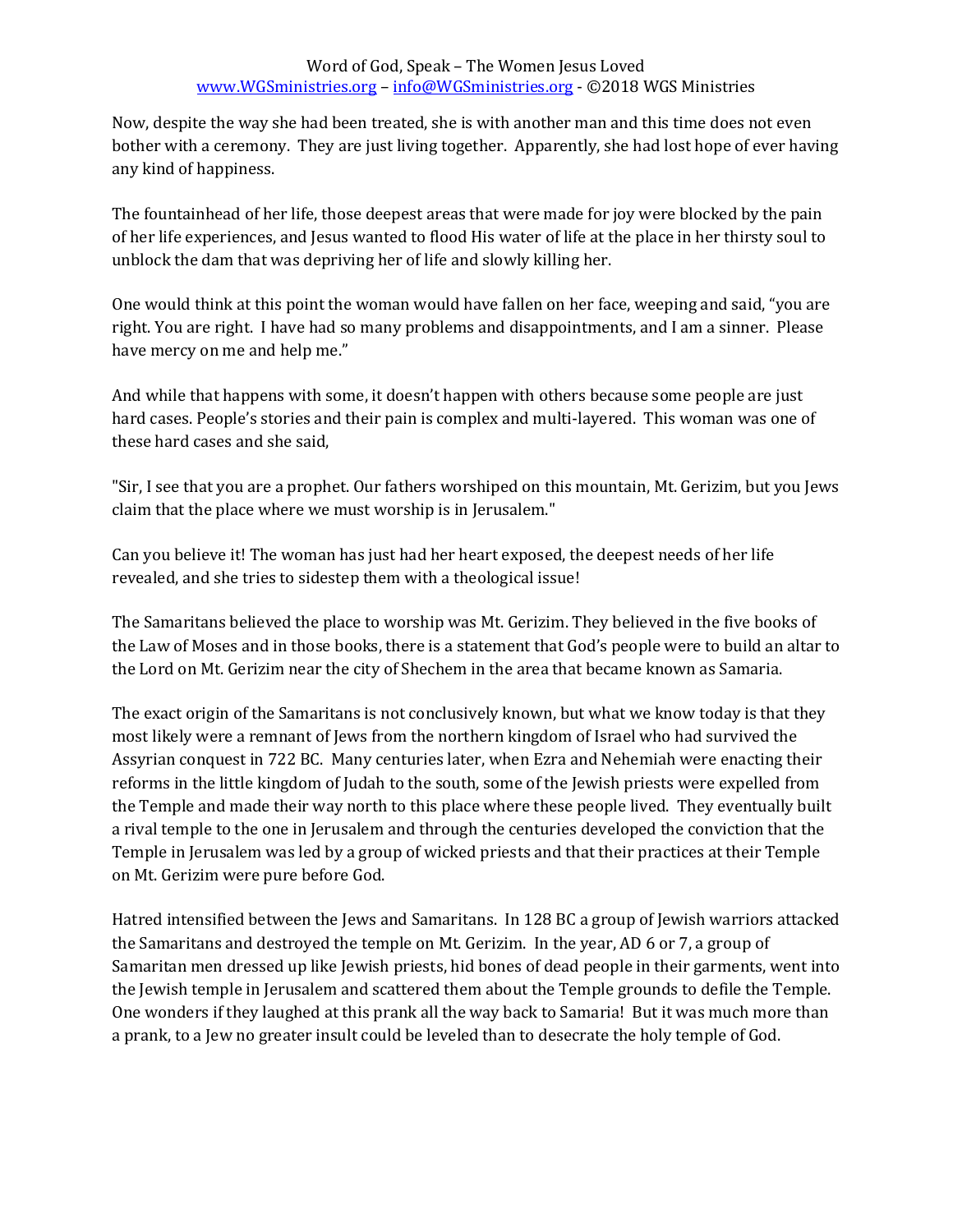Back and forth it went between Jews and Samaritans. Who was right? How could one follow God with certainty? How could she follow God with certainty? How could she make her life right even if she wanted when there were so many different ideas about how to approach God?

And so, she asks, "Sir, I see that you are a prophet (for who but a prophet could see into her life with such clarity and reveal her sin). Please tell me who is right? Is it our Samaritan fathers who have sought to hold fast to the Law of Moses and say that we must worship on Mt. Gerizim or is it you Jews who say we must worship in Jerusalem. Even if it were possible to get my life right with God, I wouldn't know where to go."

And when Jesus replies to her, he gives an answer that would set her free and set all others free who face such dilemmas. He said,

"Believe me, woman, a time is coming and has even now started, when you will worship the Father neither on this mountain in Samaria nor in Jerusalem. I must set the record straight - you Samaritans do not worship properly. The true temple was not to be on Mt. Gerizim. Salvation does come from Israel. Yet, all that is now in the past. The time has now come when true worshipers will worship the Father in spirit and truth. These are the worshipers God seeks. God is spirit, and his worshipers must worship in spirit and in truth."

The words were an earthquake for the woman's heart. And they were an earthquake for the world. We must break down what Jesus said.

- 1. At one point in history Jerusalem was the place to worship God, not Mt. Gerizim. God had designated one city where his worship and where sacrifice would be offered – Jerusalem. Salvation came from Israel, not Samaria. And while the goal was to make worship worldwide for all people, all people still needed to know that there were right and wrong ways to approach God. The Samaritans had it wrong and needed to change some things.
- 2. But did you notice that Jesus did not dwell on this? He quickly focused on the goal of getting to the woman's heart and he announced to her the joyous news that the time had now been inaugurated when it no longer mattered what city one worships in. This is our second point. True worship of the true God can happen anytime, anywhere.
- 3. Third, Jesus explained what true worship is about. It consists of two things: truth and spirit, and people needed to embrace both. Jesus said the true worshippers will worship God in spirit and in truth. Both are needed. The Jews did have the truth. The Samaritans did not. But the Jews did not have the right spirit. They didn't need to destroy the temple in Samaria. They didn't need to hate them. God was looking for people who had both truth and spirit. God was looking for people who were committed to the truth of His word but who also worshipped with the right heart – the right spirit.
- 4. Fourth, it teaches us what God really wants. He wants our heart and our worship. Jesus said, "Such people the Father seeks to be His worshippers." The world was full of lies and